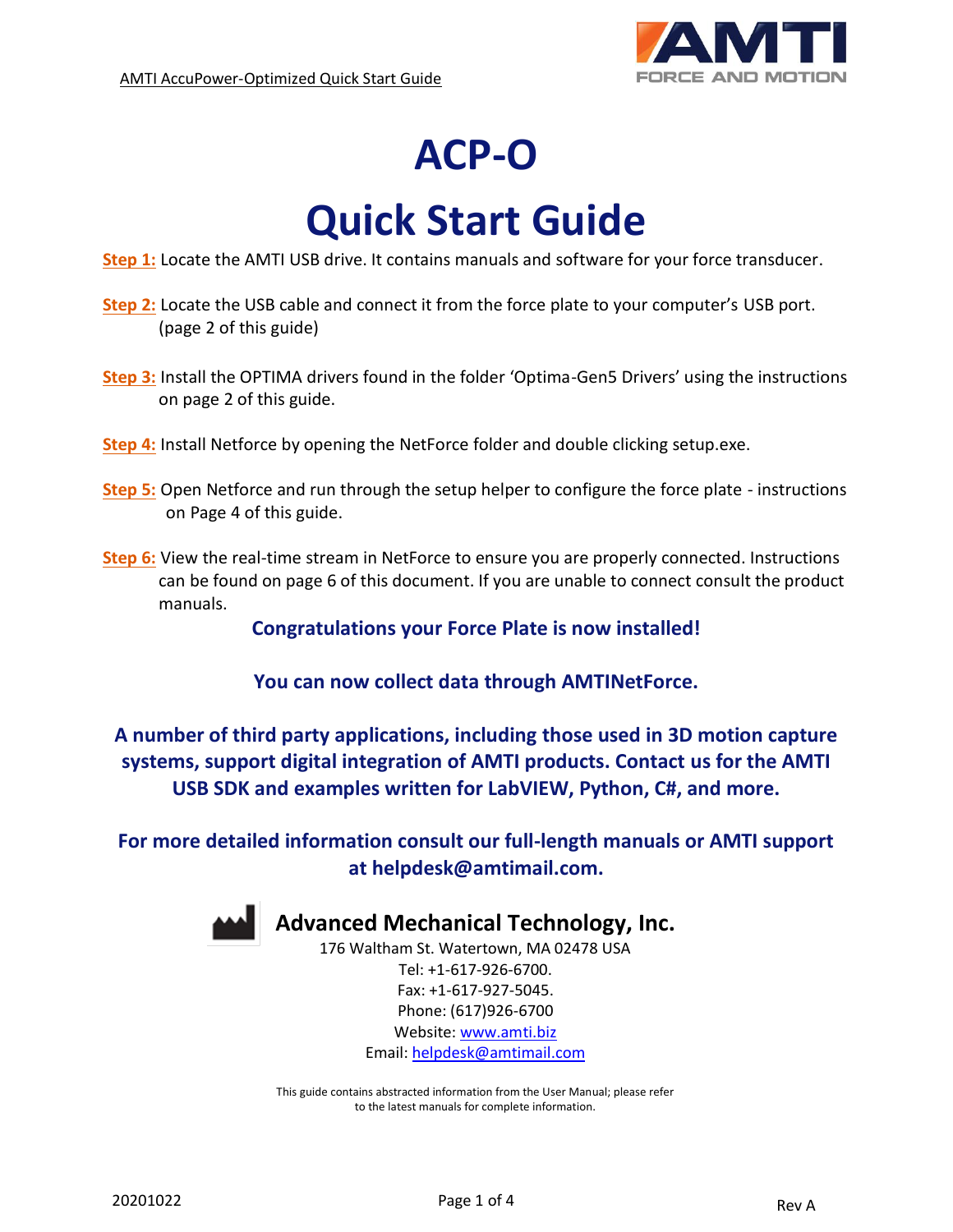

AMTI AccuPower-Optimized Quick Start Guide

#### <span id="page-1-0"></span>**1. USB Flash Drive - Confirm you got everything you need**

This drive contains all necessary manuals, along with required software (Netforce, drivers, and other purchased software). Also contained is a backup of the force plate's calibration information which will automatically load from the force plate during the installation process.

To get your force plate system running, make sure you have the following parts included in the box:

- 1. USB Flash Drive Contains all software, calibration files, and manuals related to your product.
- 2. AccuPower-Optimized 6-DOF force platform.
- 3. USB Cable –USB type A to USB type B cables.

#### <span id="page-1-1"></span>**2. Force Plate Setup**



 ACCUPOWER-Optimized Force plate



USB cable

- **a.** Connect the USB cable from the force plate to a USB port on your computer.
- **b.** For more than one plate, please consult AMTI support at helpdesk@amtimail.com.



#### <span id="page-1-2"></span>**3. Driver Installation**

These are instructions for driver installation on a Windows 7 computer.

- **a.** Make sure the ACP-O is connected to the computer.
- **b.** In Control Panel, search for the **'***Device Manager'* and click on it.
- **c.** Locate the ACG-O /ACS-O /ACP-O device. It will likely be listed under *'Other devices'* and have a yellow warning on its logo.
- **d.** Right click the ACG-O /ACS-O /ACP-O device and select *'Update Driver Software …'*(see image below).
- *e.* Select '*Browse my computer for driversoftware'.*
- **f.** Click '*Browse'* and navigate to the folder containing the driver files. Make sure to select the appropriate 32-bit or 64-bit version for your operating system and then click*'OK'*.
	- **i.** To determine which operating system you have click *'Computer'* under the Windows *'Start'* menu, then right click and select *'Properties'*.
- *g.* Click *'OK'* and then click '*Next'*
- **h.** You should receive a message indicating that the drivers have been successfully installed.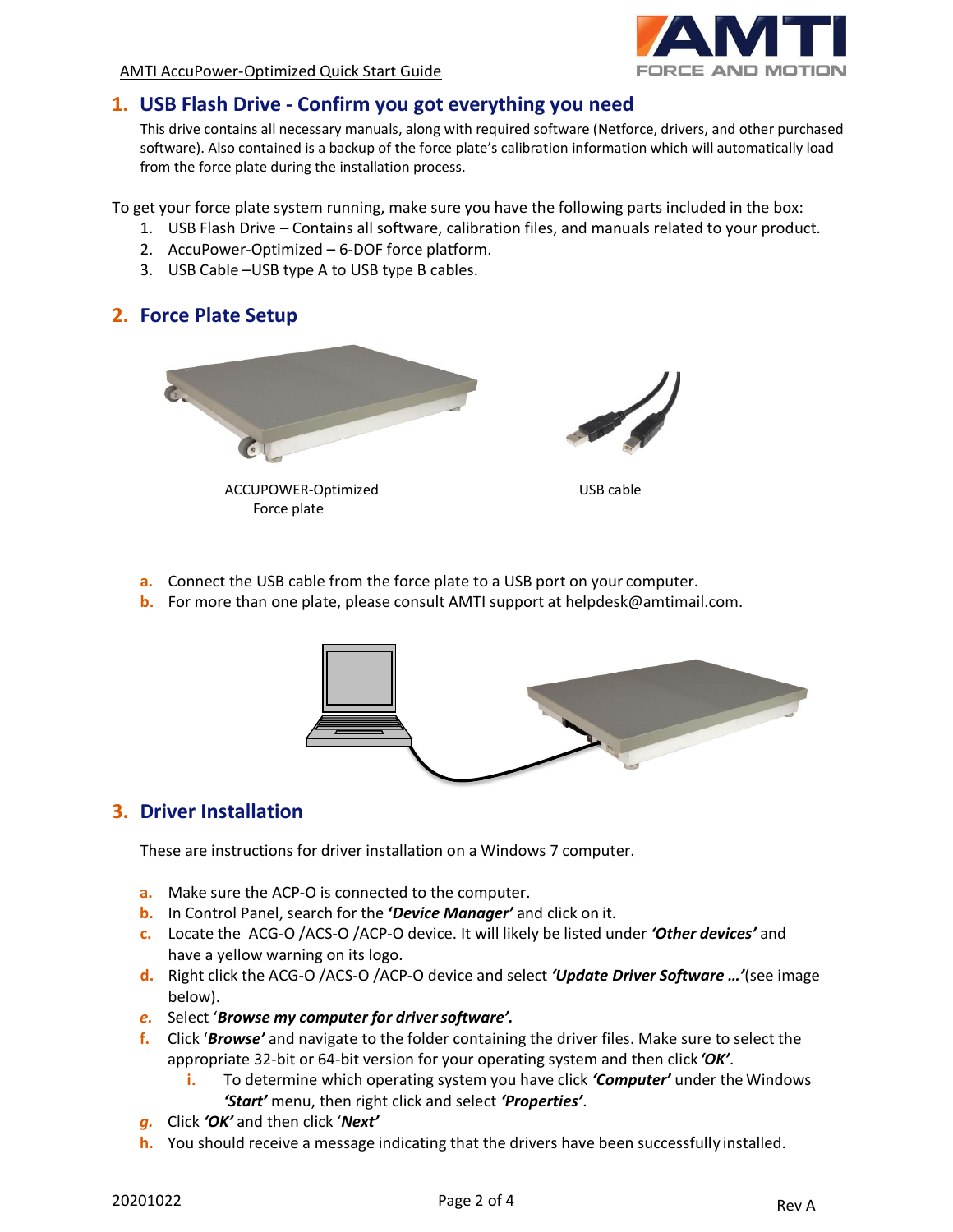

| Device Manager<br>$ \Box$ $\times$                         |                           |                                       |  |  |  |
|------------------------------------------------------------|---------------------------|---------------------------------------|--|--|--|
| File<br>Action View<br>Help                                |                           |                                       |  |  |  |
| $\vert$ <sub>3</sub><br>同時<br>$\sqrt{14}$<br>$\Rightarrow$ |                           |                                       |  |  |  |
| E-IL Computer                                              |                           |                                       |  |  |  |
| Disk drives<br>田                                           |                           |                                       |  |  |  |
| <b>E</b> Display adapters                                  |                           |                                       |  |  |  |
| DVD/CD-ROM drives<br>田                                     |                           |                                       |  |  |  |
| <b>H</b> D <sub>an</sub> Human Interface Devices           |                           |                                       |  |  |  |
| <b>E</b> Le IDE ATA/ATAPI controllers                      |                           |                                       |  |  |  |
| E- U IEEE 1394 Bus host controllers                        |                           |                                       |  |  |  |
| El Fal Imaging devices                                     |                           |                                       |  |  |  |
| E Keyboards                                                |                           |                                       |  |  |  |
| Memory technology driver                                   |                           |                                       |  |  |  |
| Mice and other pointing devices                            |                           |                                       |  |  |  |
| El-Ca Modems                                               |                           |                                       |  |  |  |
| <b>THE Monitors</b>                                        |                           |                                       |  |  |  |
| Network adapters                                           |                           |                                       |  |  |  |
| <b>E-R<sub>3</sub></b> Other devices                       |                           |                                       |  |  |  |
| <b>ACG-O</b>                                               | Update Driver Software    |                                       |  |  |  |
| E Ports (COM {                                             | Disable                   | Right click on the ACS-O/ACG-O device |  |  |  |
| Processors<br>田                                            | Uninstall                 |                                       |  |  |  |
| Security Dev<br>田                                          |                           | that has the yellow warning sign and  |  |  |  |
| Sound, video<br>田                                          | Scan for hardware changes | select 'Update Drive Software '       |  |  |  |
| System devi<br>田                                           | <b>Properties</b>         |                                       |  |  |  |
| Universal Ser<br>田                                         |                           |                                       |  |  |  |
| 田<br>USB Virtualization                                    |                           |                                       |  |  |  |

#### <span id="page-2-0"></span>**4. NetForce Installation**

Even if you plan to integrate your force transducer with a third party system such as a motion capture system you must install AMTINetForce. AMTINetForce will allow you to perform the initial configuration of your ACG-O /ACS-O /ACP-O amplifier so that it will be recognized by other systems.

Double click the *Setup.exe* to install the software. Click through the installation wizard. If you receive a warning regarding a newer version of C++ simply close this window and continue on to opening AMTINetForce. If AMTINetForce will not open you may need to install an older version of C++.

#### <span id="page-2-1"></span>**5. NetForce Setup**

- **a.** The first time you open AMTINetForce it will automatically take you through an initial setup. If this does not open automatically access it by clicking '*Setup'*, then '*Setup Helper'***,** and '*Yes'*.
- *b.* The first window will ask if you wish to continue with the setup, click '*Yes'*
- **c.** Next select the configuration that matches your hardware, in this case highlight *'ACG-O /ACS-O /ACP-O'* and click '*OK*'
- **d.** The *'AMTI System Configuration'* window will open. It should auto-populate the list of *'Installed Amplifier*' and *'Associated Platform'* with your amplifier model and serial number as well as the force plate's serial number (see figure below).
	- **If the lists do not automatically populate check your connections and click 'Find** *Amplifiers'*. The drivers need to be installed for this to work (see **Step 3**).